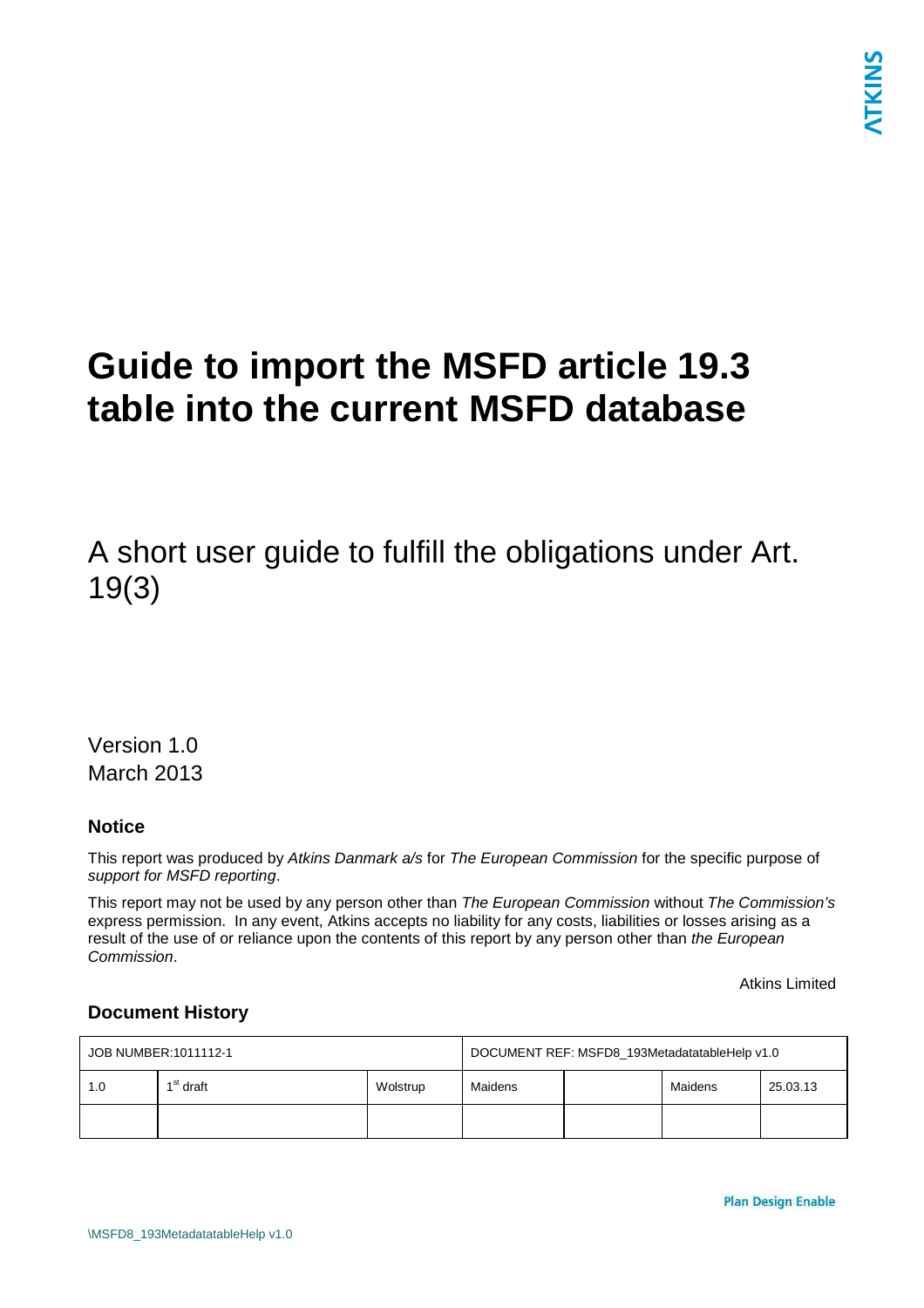As agreed by Marine Directors in November 2012 and discussed at WG DIKE 18-19 March 2013, an add-on tool for the MSFD reporting Access database has been developed for use by those Member States who wish to fulfil their obligations under MSFD Article 19(3) through the 'metadata catalogue' option. This add-on tool to capture metadata on data (or datasets or data products) resulting from the MSFD Article 8 initial assessment.

Download the MSFD8 193MetadataTable from the resource page to a local folder



#### Open current Marine Directive Access reporting database and click here:



Locate the MSFD8\_193MetadataTable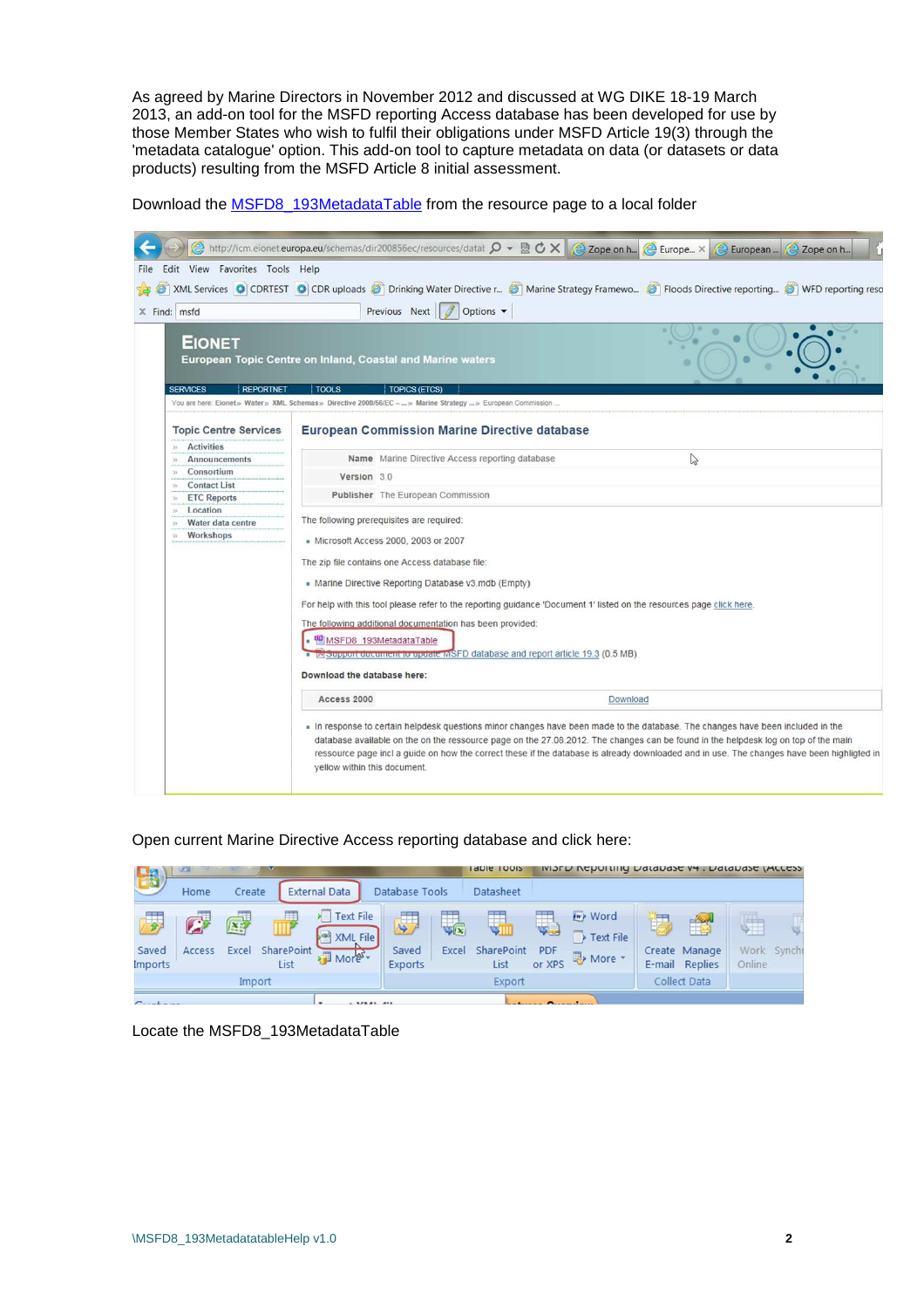

#### And press ok

| <b>Import XML</b>           | 입<br>$\mathbf x$ |
|-----------------------------|------------------|
| Tables<br>MSFD8_193Metadata | OK<br>Cancel     |
|                             | Help             |
|                             |                  |
|                             |                  |
| $\sim$                      |                  |

#### And ok

And this table will be imported into your current MSFD database



### The table link to the MarineUnitID reported in the MSFD4\_GegraphicalAreasID table

| $F =$ | <b>FEE</b><br>frmMSFD | MSFD8 193Metadata      |               |             |                  |           | ×        |
|-------|-----------------------|------------------------|---------------|-------------|------------------|-----------|----------|
|       | MarineUnitID          | ReportingFeature       | DatasetRecord | DatasetLink | MetadataStandard | DateStamp | Language |
|       | test1                 | <b>K</b> Acidification | cfsdfd        | tretrty     | <b>CDI</b>       | 12122012  | es       |
|       | $*$ test1             | BAL                    |               |             |                  |           |          |
|       | test <sub>2</sub>     | <b>BAL</b>             |               |             |                  |           |          |
|       | test3                 | <b>BAL</b>             |               |             |                  |           |          |
|       |                       |                        |               |             |                  |           |          |